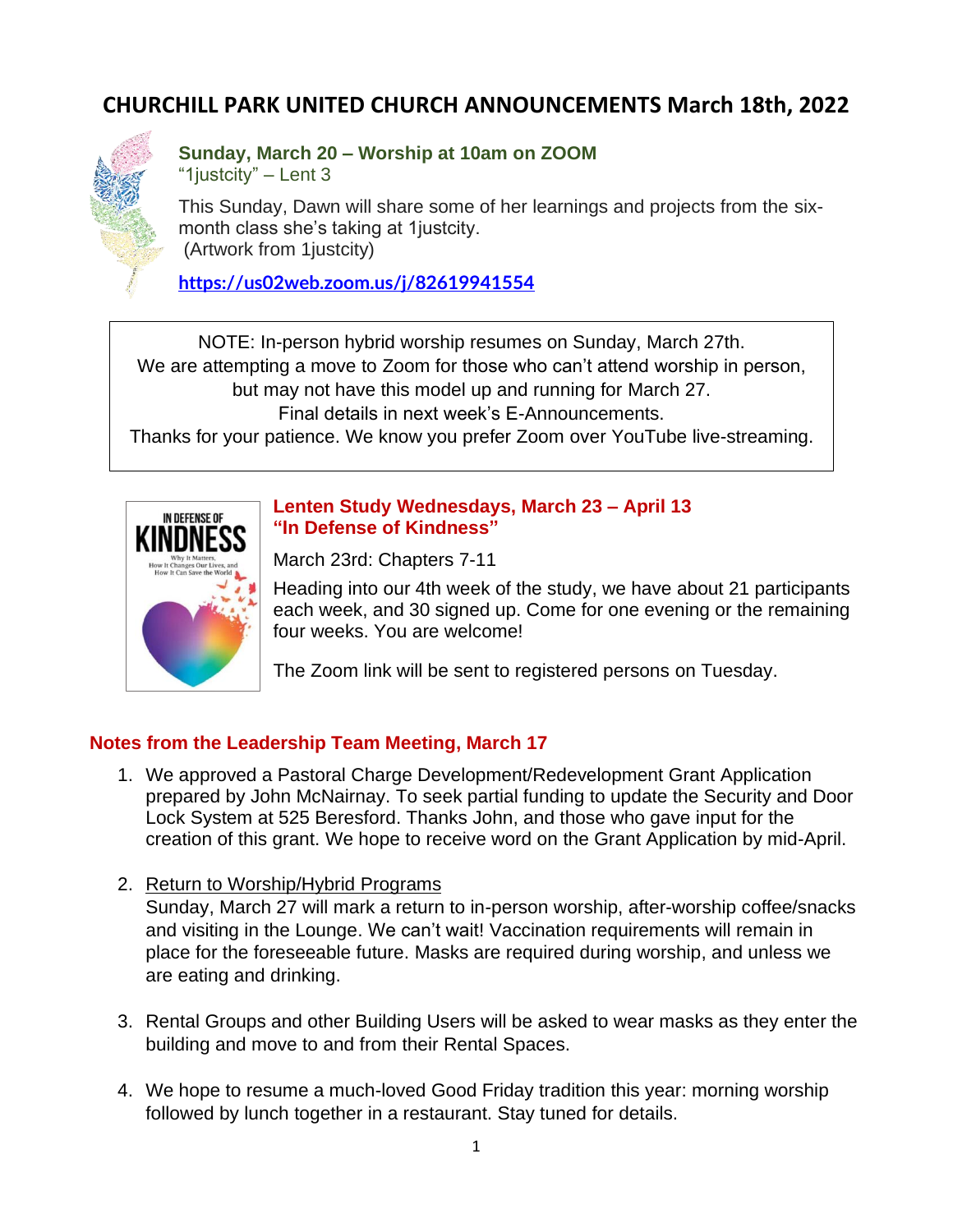- 5. We will celebrate In-person Communion on Easter Sunday. Adapted protocols will be in place.
- 6. Korean United and CPUC are planning a Joint Worship Service for early May. We also plan to resume informal bi-monthly meetings between KUC and CPUC leaders, and quarterly meetings between treasurers of the two congregations.
- 7. We happily note that the Chaebans were recently featured in the news, thanking Winnipeggers for help when they sought to bring family members to Canada. Special thanks were offered to Rev. Janet Walker.
- 8. Commercial Kitchen Use (and the accompanying Rental Income) was down (by approximately half) during January and February. This is a typical post-Christmas phenomenon. We happily note that requests for group rentals are returning with the loosening of COVID restrictions. We will continue to update you on these matters.

# **Coming Up… at Crescent Fort Rouge United**

For those 55 yrs and older: connect and engage in **Learning Thursday**. Free session.





#### Café des Voix Singers perform jazz, blues, folk, pop. Ĭ

 Sunday, March 20 at 1:30pm Admission: \$5.00 Refreshments will be for sale. \*All COVID protocols will be observed.